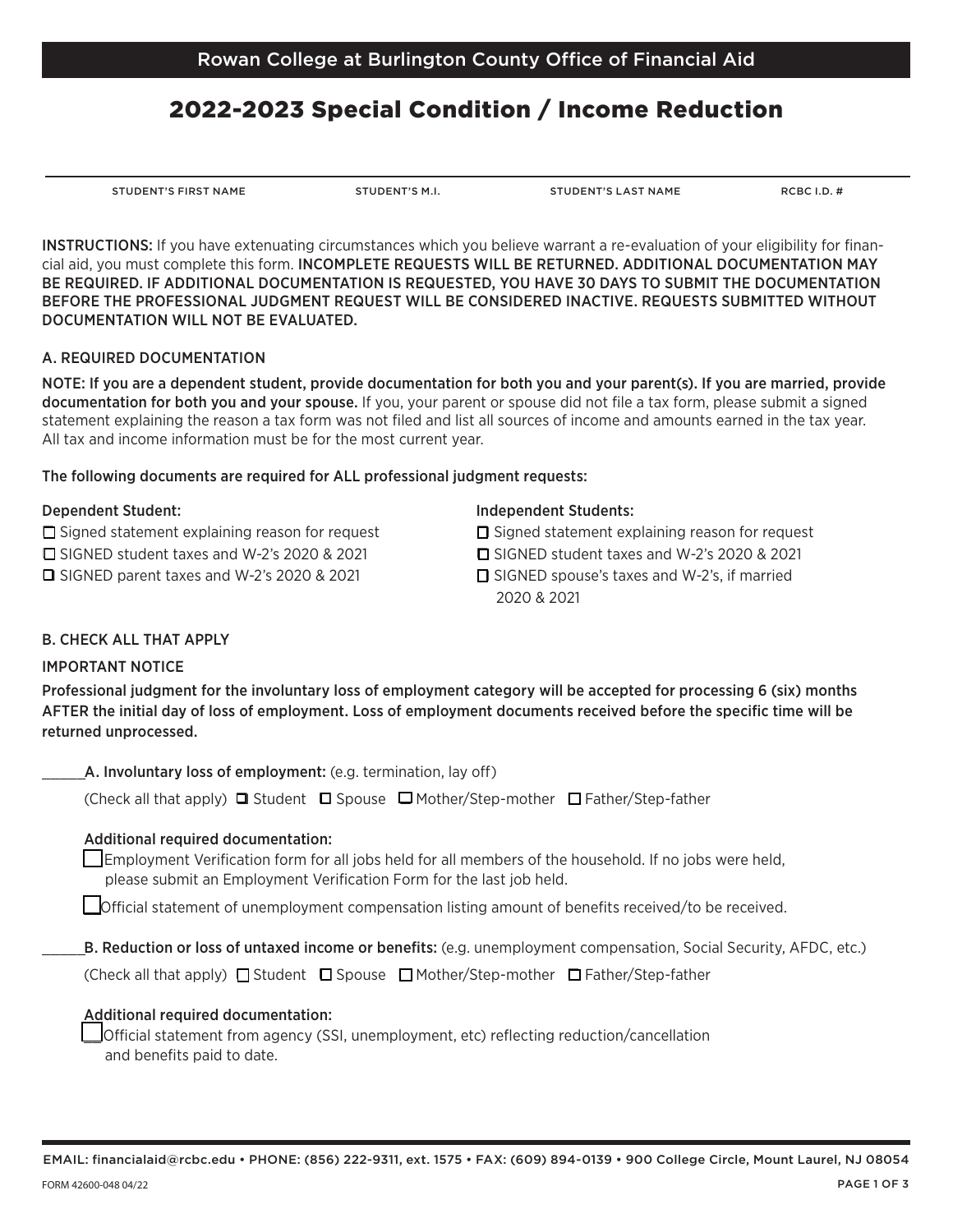## 2022-2023 Special Condition / Income Reduction (cont'd)

| C. Divorce/Separation (Check all that apply):                                                                                                                                                                                                                                  |
|--------------------------------------------------------------------------------------------------------------------------------------------------------------------------------------------------------------------------------------------------------------------------------|
| $\Box$ Divorce<br>$\Box$ Separation of: $\Box$ Student $\Box$ Parents                                                                                                                                                                                                          |
| Additional required documentation:<br>Divorce decree or completed Statement of Separation form<br>$\Box$ Proof of change of residence demonstrating you no longer reside with your spouse                                                                                      |
| D. Death of (Check all that apply):                                                                                                                                                                                                                                            |
| □ Spouse □ Mother/Step-mother □ Father/Step-father                                                                                                                                                                                                                             |
| Additional required documentation:<br>$\Box$ Copy of death certificate(s)                                                                                                                                                                                                      |
| E. Extraordinary medical expenses NOT COVERED BY INSURANCE:<br>(Extraordinary medical expenses must be in excess of 7.5% of adjusted gross income and not claimed<br>as a deduction on income taxes). Only medical expenses PAID out of pocket are eligible for consideration. |
| (Check all that apply) $\Box$ Student $\Box$ Spouse $\Box$ Mother/Step-mother $\Box$ Father/Step-father                                                                                                                                                                        |
| Additional required documentation:<br>Schedule A<br>Medical/dental receipts of payment, cancelled checks or payroll check stubs of health insurance premiums paid.                                                                                                             |
| F. Other                                                                                                                                                                                                                                                                       |
| If none of the above-listed conditions provided apply to your situation, please provide a written, signed statement<br>explaining your extenuating circumstances for the academic year. You must submit supporting documentation to                                            |

verify the condition and verifcation of all income for the preceding and current calendar year. Not all requests will qualify for an adjustment.

## D. SIGNATURES *(Electronic signatures will not be accepted)*

I certify that all information submitted on and with this application is complete and accurate. I have attached the appropriate supporting documents as required by the U.S. Department of Education.

Warning: If you purposely give false or misleading information on this sheet, you may be fined, sentenced to jail or both.

| <b>Student's Signature</b>        | Date                                                                                                                                                                                                                           |
|-----------------------------------|--------------------------------------------------------------------------------------------------------------------------------------------------------------------------------------------------------------------------------|
| <b>Spouse's Signature</b>         | Date<br>Date                                                                                                                                                                                                                   |
| <b>Parent's Signature</b>         |                                                                                                                                                                                                                                |
| <b>FOR FINANCIAL AID USE ONLY</b> |                                                                                                                                                                                                                                |
|                                   | Date the contract of the contract of the contract of the contract of the contract of the contract of the contract of the contract of the contract of the contract of the contract of the contract of the contract of the contr |
| <b>Comments:</b>                  |                                                                                                                                                                                                                                |